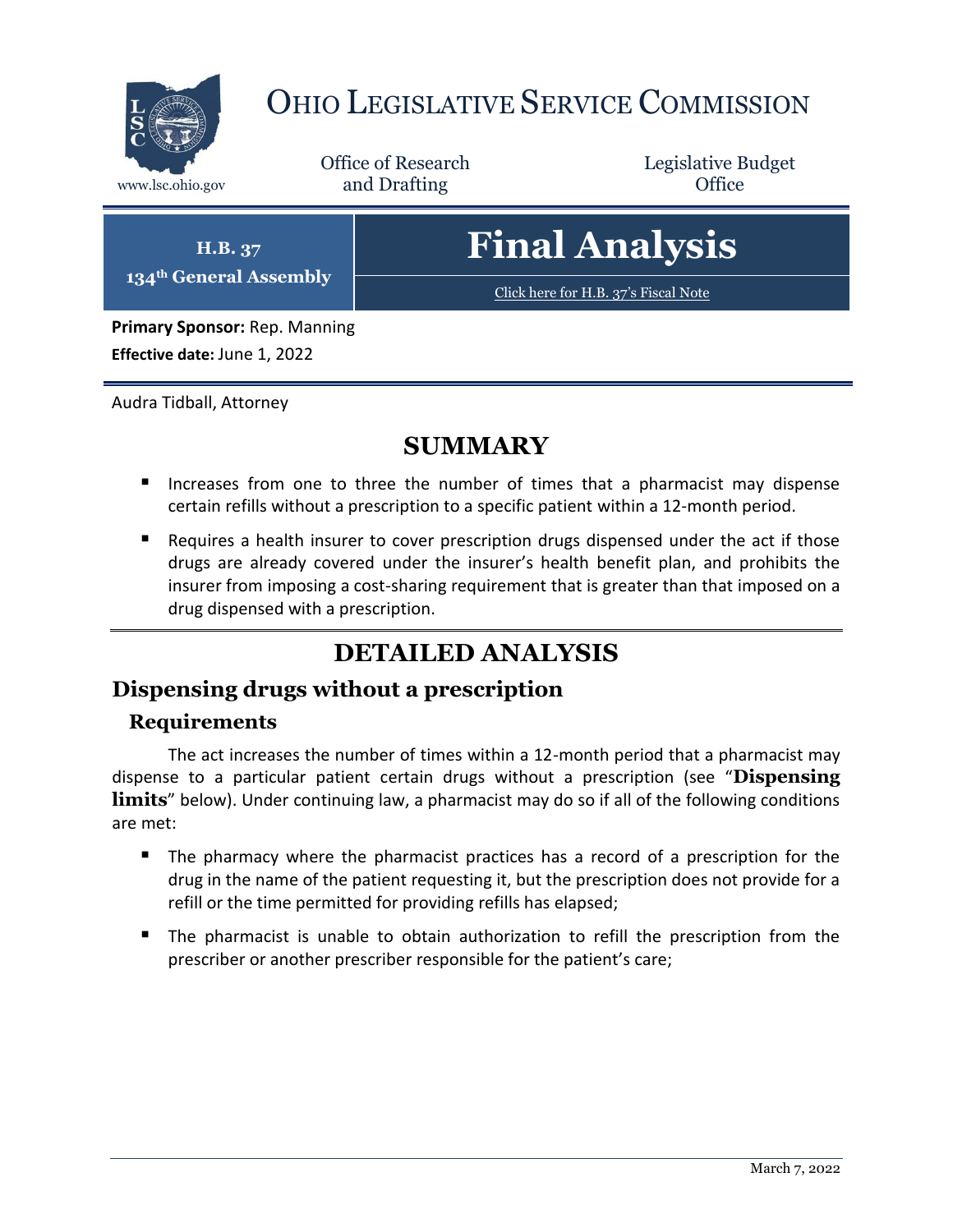In the exercise of professional judgment, the pharmacist determines that the drug is essential to sustain the patient's life or to continue therapy for the patient's chronic condition, and failing to dispense the drug could result in harm to the patient's health. $1$ 

#### **Dispensing limits**

Law maintained by the act generally limits to a 72-hour supply the amount of a drug that a pharmacist may dispense to a patient without a prescription. It further restricts a pharmacist from doing so more than once per drug.<sup>2</sup> An exception exists, however, when the patient has been on a consistent drug therapy with a noncontrolled substance.<sup>3</sup> In those circumstances, a supply greater than 72 hours may be dispensed.

Under prior law, the exception permitted dispensing only once per drug in any 12-month period. The act authorizes dispensing not more than three times during any 12 month period. The dispensing may not be consecutive in time. The act maintains a requirement that a pharmacist must exercise professional judgment in determining the amount of a drug to be dispensed.<sup>4</sup> The table below summarizes dispensing limits under the act as compared to prior law.

| Dispensing limits for consistent drug therapy without a prescription |                                                                                                                                                                                                                          |                               |  |
|----------------------------------------------------------------------|--------------------------------------------------------------------------------------------------------------------------------------------------------------------------------------------------------------------------|-------------------------------|--|
| <b>Frequency</b>                                                     | The act                                                                                                                                                                                                                  | <b>Prior law</b>              |  |
| First time in a<br>12-month<br>period                                | Authorizes a pharmacist to dispense a 30-day supply<br>of the drug based on the original prescription or, if<br>the drug's standard dispensing unit is greater than a<br>30-day supply, not more than the standard unit. | Same.                         |  |
| Second or third<br>time in a 12-<br>month period                     | Authorizes a pharmacist to dispense a seven day<br>supply or, if the drug is packaged in a manner that<br>provides more than a seven-day supply, the lowest<br>available supply.                                         | Dispensing not<br>authorized. |  |

 $\overline{a}$ 

- $3$  R.C. 4729.281(B)(2).
- <sup>4</sup> R.C. 4729.281(B)(2) and (3).

 $1$  R.C. 4729.281(A).

<sup>2</sup> R.C. 4729.281(B)(1).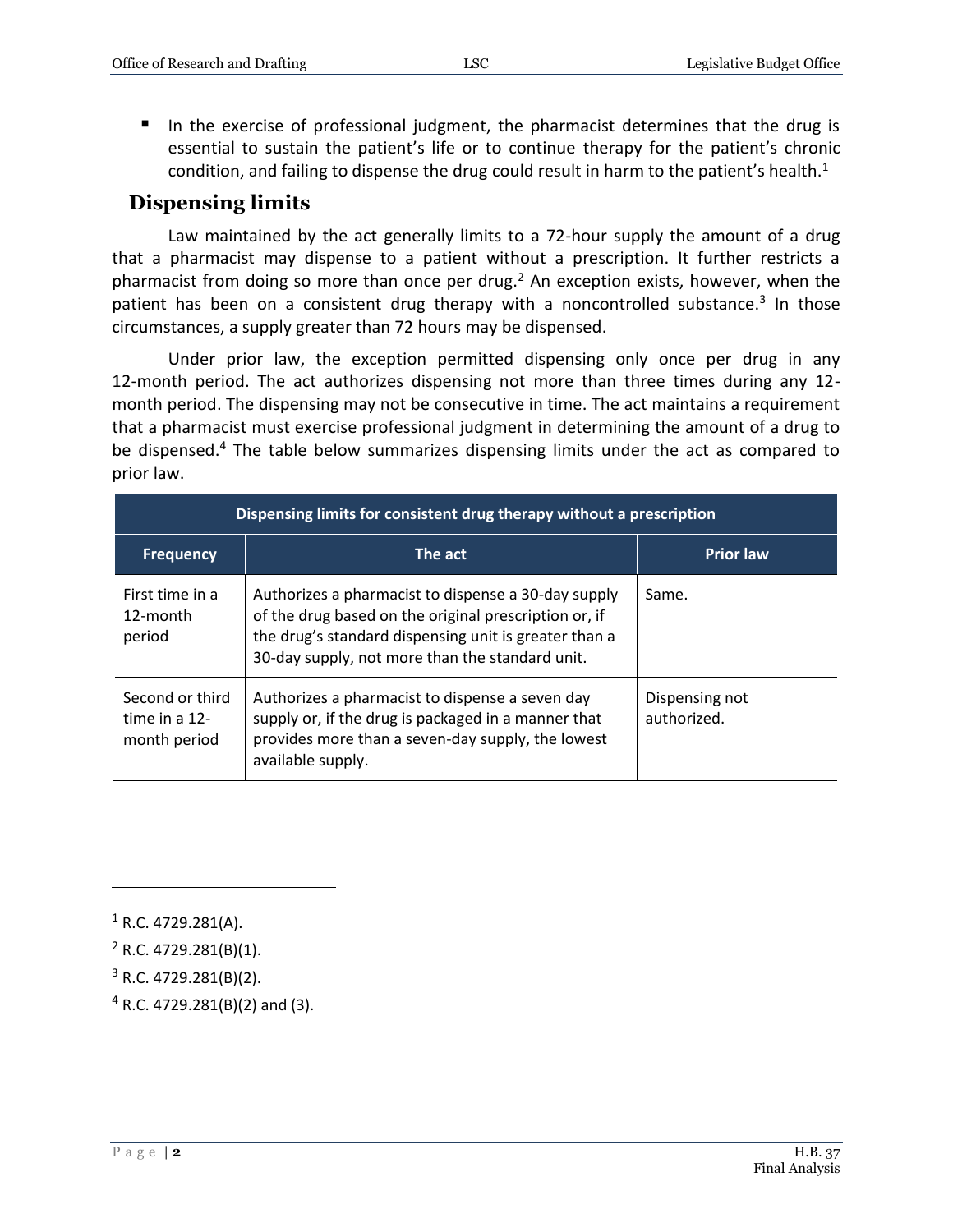#### **Health insurance coverage**

#### **Coverage for drugs dispensed without a prescription**

If a health insurer covers a prescription drug under its health benefit plan, the act requires the insurer to cover that drug when it is dispensed by a pharmacist without a prescription in accordance with the act's provisions.<sup>5</sup>

Additionally, the health insurer is prohibited from imposing cost-sharing requirements on a drug dispensed without a prescription that are greater than those imposed on that drug when dispensed under a prescription. Preexisting law defines "cost-sharing requirement" as the cost to a covered person under a health benefit plan according to any coverage limit, copayment, coinsurance, deductible, or other out-of-pocket expense requirement.<sup>6</sup>

#### **Affected plans**

The act's requirements apply to health benefit plans delivered, issued for delivery, modified, or renewed on or after May 30, 2022, the act's effective date.<sup>7</sup>

#### **Exemption from review by the Secretary of Insurance**

There is an argument that by requiring health insurers to cover drugs dispensed in accordance with the act's provisions, the act might establish a mandated health benefit. Under continuing law, health benefits mandated by the General Assembly cannot be applied to any health benefit plan until the Superintendent of Insurance determines that the provision can be applied fully and equally in all respects to employee benefit plans subject to the federal "Employee Retirement Income Security Act of 1974" (ERISA), $8$  and to employee benefit plans established or modified by the state or any of its political subdivisions. The act exempts its requirements from this restriction.<sup>9</sup>

 $\overline{a}$ 

 $5$  R.C. 3902.62(B).

 $6$  R.C. 3902.50(C), not in the act.

<sup>&</sup>lt;sup>7</sup> Section 3 of the act.

<sup>8</sup> 29 United States Code 1001 *et seq.*, not in the act.

 $9$  R.C. 3902.62(B).